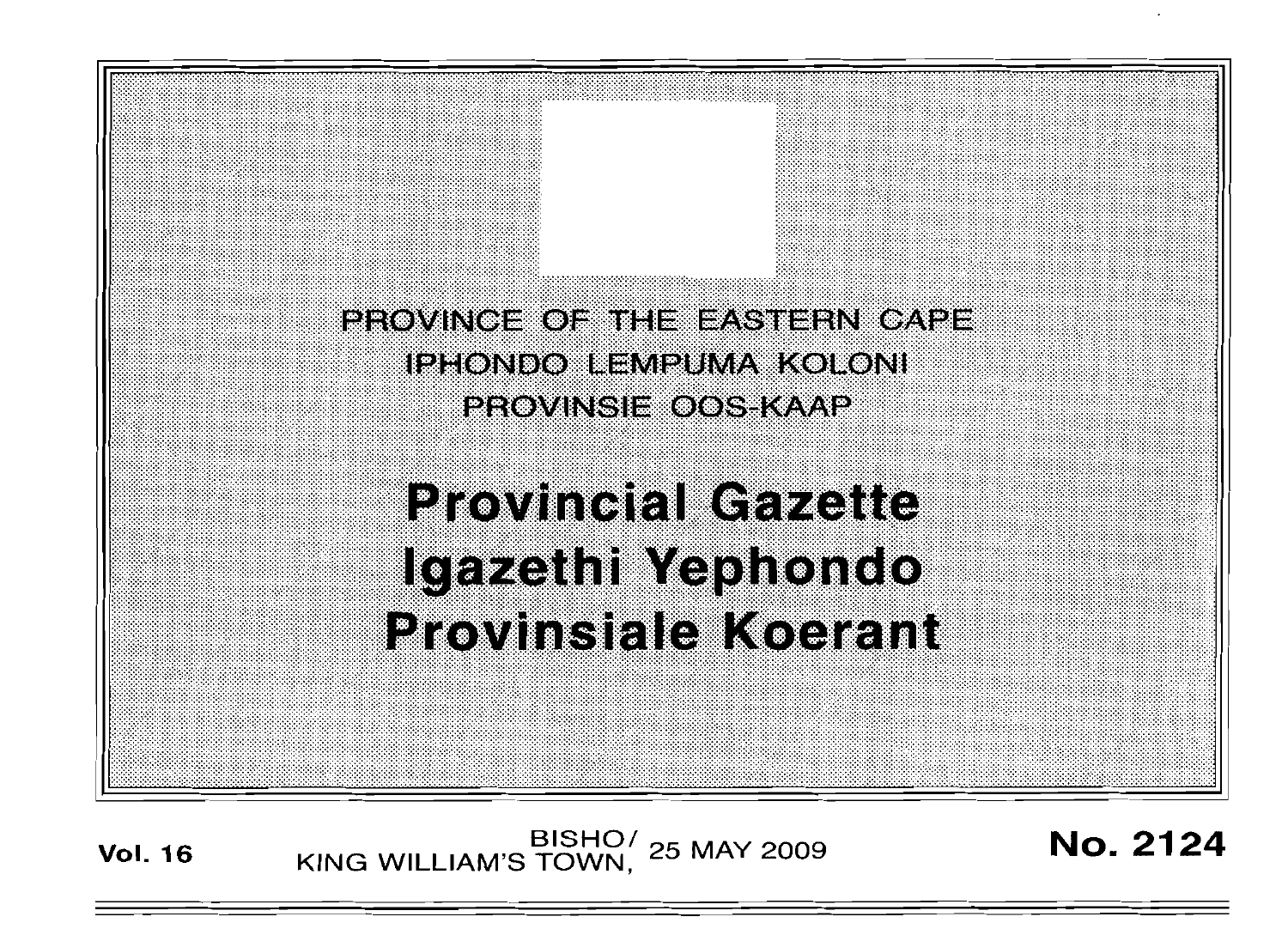## **CONTENTS • INHOUD**

| No. |                                                                                                                 | Page<br>No. | Gazette<br>No. |
|-----|-----------------------------------------------------------------------------------------------------------------|-------------|----------------|
|     | <b>GENERAL NOTICES</b>                                                                                          |             |                |
| 182 | Development Facilitation Act (67/1995): Establishment of a land development area: Portions 25, 26, 27 and       | 3           | 2124           |
| 183 |                                                                                                                 | 5           | 2124           |
| 186 | Removal of Restrictions Act (84/1967): Nelson Mandela Bay Municipality: Removal of conditions: Erf 1523, Newton |             | 2124           |
| 187 |                                                                                                                 |             | 2124           |
| 188 |                                                                                                                 |             | 2124           |
| 189 |                                                                                                                 |             | 2124           |
| 190 |                                                                                                                 |             | 2124           |
| 191 |                                                                                                                 | 8           | 2124           |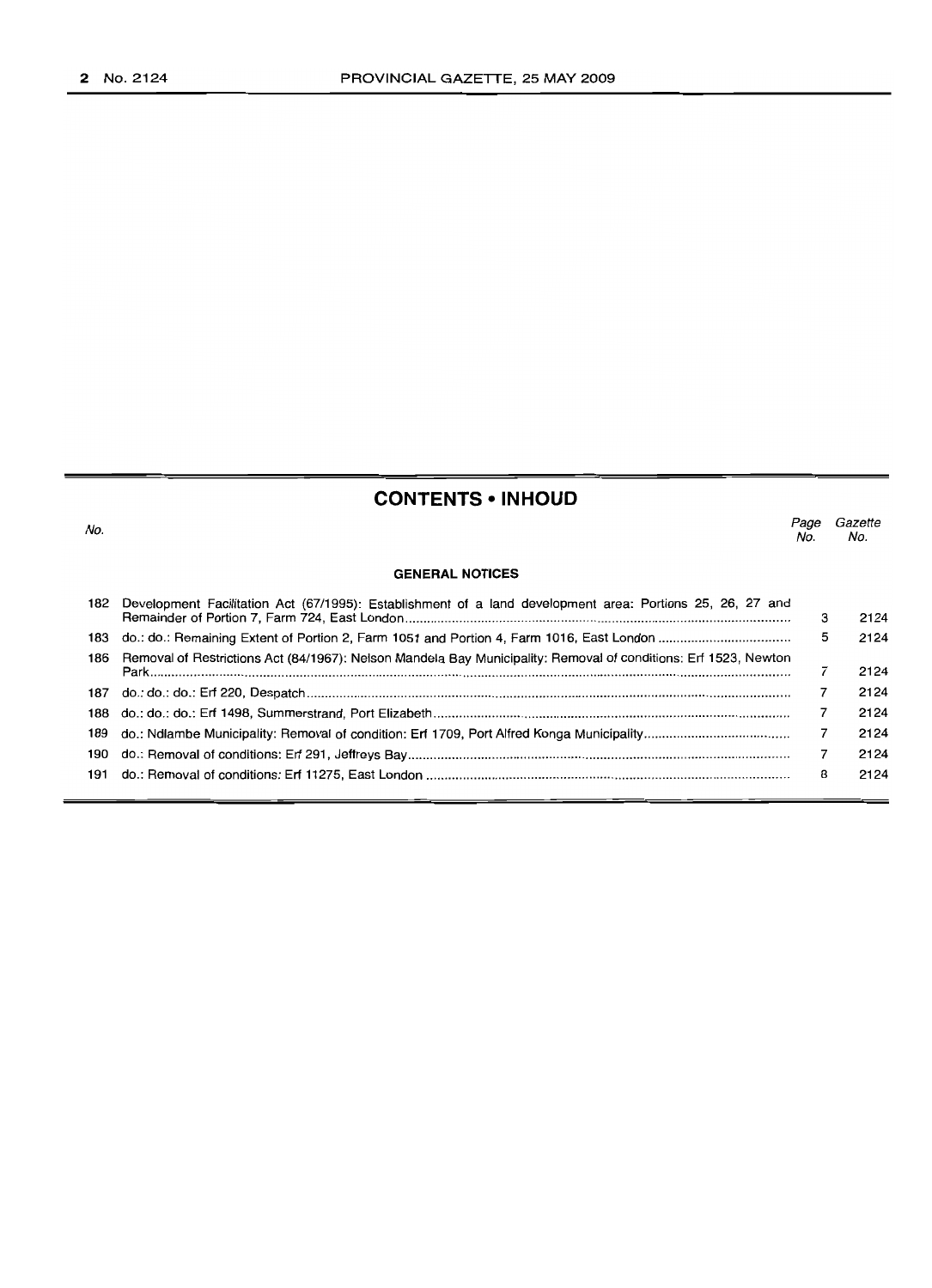# GENERAL NOTICES

## No. 182

## NOTICE IN TERMS OF REGULATION 21(10) OF THE REGULATIONS UNDER THE DEVELOPMENT FACILITATION ACT, 67 OF 1995

NOTICE is hereby given that NPM PLANNING cc acting on behalf of LE RETAINER WALLS cc NO. 1990/00234/23 has lodged an application in terms of the Development Facilitation Act for the establishment of a land development area and minor subdivision on PORTIONS 25, 26, 27 & REMAINDER OF PORTION 7 OF FARM 724, DIVISION OF EAST LONDON, EASTERN CAPE.

The application consists of the following:

- $\geq$  Subdividing the existing 4 properties into 5 new portions and 4 remainders, thereby creating 8 estate plots, in addition to the applicants own property, therefore totallying 9 portions;
- > The Estate to be named as the Kwelera River Country Estate;
- > The establishment of a Homeowners Association;
- > Creation of servitudes to provide Right of Way Access to selected portions/remainders of the estate,

The relevant plan(s), document(s) and information are available for inspection at Department of Local Government and Traditional Affairs, Room 4149, Fourth Floor, Tyamzashe Building, Phola Avenue, Bhisho, 5605 and at the offices of the land development applicant for a period of 21 days from 18 May 2009.

The application will be considered at a Tribunal Hearing to be held at the 2<sup>nd</sup> floor boardroom, Department of Local Government and Traditional Affairs, Tyamzashe building, Phola Avenue, Bhisho on 18 August 2009 at 12h30 and the Pre-Hearing conference will be held at the same venue on 14 July 2009 at 12h30.

Any person having an interest in the application should please note that:

- 1. You may within a period of 21 days from the date of the publication of this notice, provide the Designated Officer with your written objections or representations; or
- 2. If your comments constitute an objection to any aspect of the land development application, you must appear in person or through a representative before the Tribunal on the date mentioned above. Any written objection or representation must state the name, address and contact number of the person or body making the objection or representation, the interest that such person or body has in the matter and the reason for the objection or representation.

Any written objection or representation must be delivered to the Designated Officer at the Department of Local Government and Traditional Affairs, Room 4149, Fourth Floor, Tyamzashe Building, Phola Avenue, BHISHO, 5605.

You may contact Mr M.M. Mona on Telephone No. 040 6095449 or Fax No. 040 609 5525 if you have any queries concerning the application.



#### LAND DEVELOPMENT AREA APPLICANT

NPM PLANNING - Town and Regional Planners. 7 King Street Southernwood, East London Tel: 043-722 2935 Fax: 086-5093487 E-mail: el@npmplanning.co.za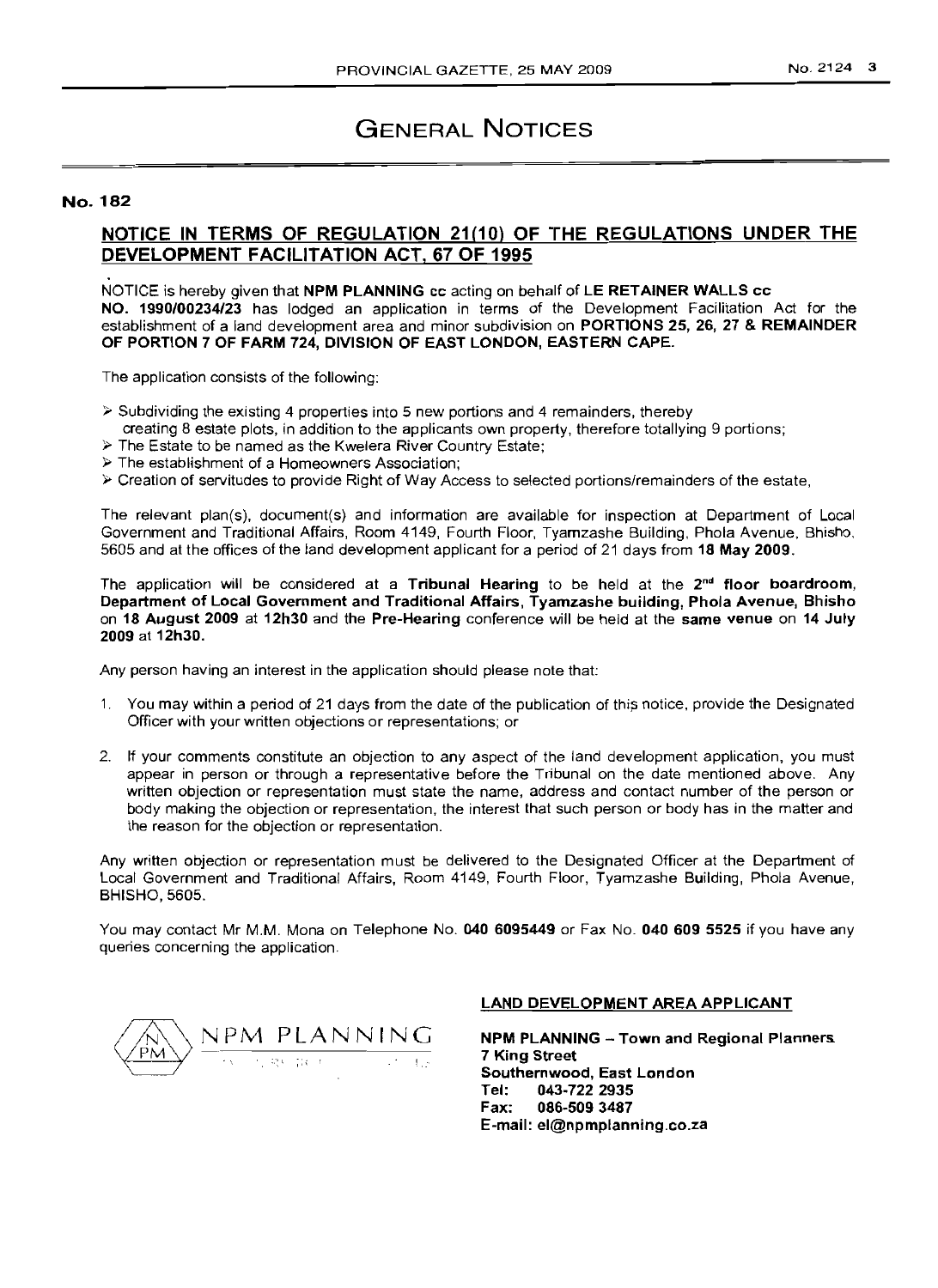## ISAZISO SESICELO SOPHlIHLlSO MHLABA NGOKlIBHEKISELELE KUMTHETHO WAMSHUMI AMATHANDATHU (67) KUMTHETHO WONYAKA KA 1995

Isaziso siyanikezelwa ukuba inkampani yakwa NPM PLANNING cc emele inkampani i LE RETAINER WALLS cc No. 1990/00234/23 bangenise isicelo sokuphuhlisa umhlaba ngoko Mmiselo wo Mthetho woququzelelo lophuhliso-mhlaba wonyaka ka 1995 kwakunye nokucandwa kwezi IZAHLULO ZILANDELAYO: 25, 26, 27 KUNYE NENTSALELA YESAHLULO 7 SEFEMA ENGUNOMBOLO 724, EMONTI, KWI PHONDO LASE MPUMAKOLONI.

Esi sicelo sime ngoluhlobo:

- Uhlulo Iwezi zahlulo ezine zikhankanyiweyo apha ngesentla ukuze kuveliswe ezintlanu kunye neentsalela ezine, lonto iyakuvelisa iziza ezisibhozo ukwengeza kuleyo yomnikazi wefama, oku kuzawuvelisa izahlulo ezilithoba.
- Lendawo icetyelwa ukuphuhliswa iza kubizwa nge Kwekera River Country Estate.
- Ukusekwa kombutho wabanikazi bamakhaya wokubambisana.
- Ukwenziwa kwee Servitudes ukuze kuveliswe indlela evumelekileyo eya kwi zahlulo kunye neentsalela zalo mhlaba ucetyelwa ukuphuhliswa.

liPlani ezinxulumene noku, Amaxwebhu kunye neeNkcukaeha zikulungele ukuhlolwa kwaye ziyafumaneka kwisebe 10 Rhulumente wezamkhaya nemicimbi yamasiko nezithethe kwigumbi 4149 kumgangatho wesine kwisakhiwo i Tyamzashe, Phola Avenyu, e Bhisho, 5605 kwakunye nasezi ofisini zalowo ufake isicelo sokuphuhlisa umhlaba zingaphelanga iintsuku eziyi 21 ukususela ngomhla we 18 ku Meyi 2009

Esi sicelo siya kuqwalaselwa kwi Tribunal Hearing eyakube ibanjelwe kumgangatho wesibini,kwigumbi lokuchophela imicimbi, kwisebe 10 Rhulumente wezamakhaya nemicimbi yamasiko nezithethe, kwisakhiwo I Tyamzashe, Phola Avenue, E Bhisho ngonhla we 18 kwinyanga ka Agasti ku nyaka ka 2009 ngo 12h30 kuze kuthi ngomhla we 14 ku Julayi kunyaka ka 2009 ngo 12h30 kuphinde kwa kule ndawo inye,kubanjwe inkomfa yamalungiselelo e Tribunal Hearing.

Nawuphi umntu onomdla kwesi sicelo makaqwalasele oku:

- 1. Unganikezela ngesiehaso esibhaliweyo okanye isihlomelo kwigosa elinyuliweyo zingaphelanga intsuku eziyi 21.
- 2. Ukuba isiehaso sakho sithe saveza umba ofuna ukuqwalaselwa malunga nesi sieelo sokuphuhliswa kwalomhlaba, kuzakufunaka uvele wena isiqu okanye i gqwetha lakho phambi kwe gqiza lovavanyo ngalomhla uchaziweyo ngasentla.

Nayiphi inkcaso okanye isihlomelo esibhaliweyo masisiwe kwigosa elinyuliweyo kwisebe 10 Rhulumente wezasekhaya nemicimbi yamasiko nezithethe kwi gumbi 4149, kumgangatho wesine, kwisakhiwo i Tyamzashe, Phola Avenyu, e Bhisho, 5605.

Ungatsalela umnxeba uMnu. M.M. Mona kule nom bolo 040·609 5449 okanye umfekisele kule inombolo 040- 609 5525 xa unemibuzo okanye ungaqondi malunga nesi sicelo.



## LAND DEVELOPMENT AREA APPLICANT

NPM PLANNING - Town and Regional Planners 7 King Street Southernwood, East London<br>Ifoni: 043-722 2935 043-722 2935 Itekisi: 086-5093487 I-imeyile: el@npmplanning.co.za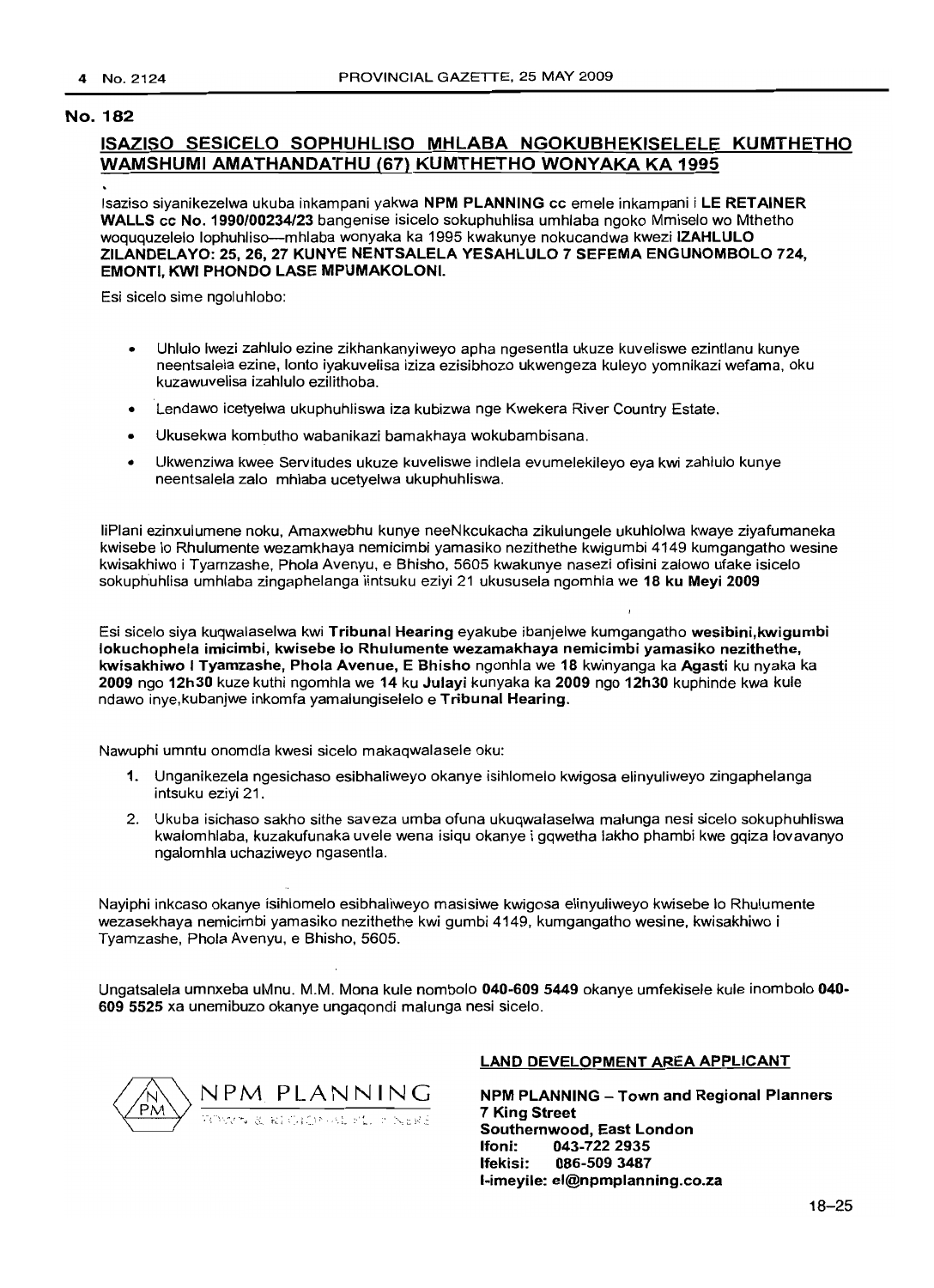## **NOTICE IN TERMS OF REGULATION 21(10) OF THE REGULATIONS UNDER THE DEVELOPMENT FACILITATION ACT, 67 OF 1995**

NOTICE is hereby given that **NPM PLANNING cc** acting on behalf of **VANRON (PTY) LTD 1990/004816/07 AND GULU MARRON (PTY) LTD No. 1985/002906/07** has lodged an application in terms of the Development Facilitation Act for the establishment of a land development area on **THE REMAINING EXTENT OF PORTION 2 OF THE FARM NO. 1051 AND PORTION 4 OF THE FARM NO. 1016 DIVISION OF EAST LONDON - BUFFALO CITY MUNICIPALITY.**

The application consists of the following:

- The Subdivision of the above properties;
- The obtaining of land use rights (zonings) to permit Residential and Resort Zones on the consolidated property;
- The subdivision of the proposed land development area, inter alia, to permit separate title to 54 individual residential erven;
- The estate to be known as Gulu Lagoon Estate;
- The establishment of a homeowners association.

The relevant plan(s), document(s} and information are available for inspection at Department of Local Government and Traditional Affairs, Room 4149, fourth floor, Tyamzashe Building, Phola Avenue, Bhisho, 5605 and at the offices of the land development applicant for a period of 21 days from **18 May 2009.**

The application will be considered at a **Tribunal Hearing** to be held at the 2<sup>nd</sup> floor Boardroom, **Department of Local Government and Traditional Affairs, Tyamzashe building, Phola Avenue, Bhisho** on **18 August 2009 at 09h30** and the **Pre-Hearing** conference will be held at the **same venue on 14 july 2009 at 09H30.**

Any person having an interest in the application should please note that:

- 1. You may within a period of 21 days from the date of the publication of this notice, provide the Designated Officer with your written objections or representations; or
- 2. If your comments constitute an objection to any aspect of the land development application, you must appear in person or through a representative before the Tribunal on the date mentioned above. Any written objection or representation must state the name, address and contact number of the person or body making the objection or representation, the interest that such person or body has in the matter and the reason for the objection or representation.

Any written objection or representation must be delivered to the Designated Officer at the Department of Local Government and Traditional Affairs, Room 4149, Fourth Floor, Tyamzashe Building, Phola Avenue, BHISHO, 5605.

You may contact Mr M.M. Mona on Telephone No. **0406095449** or Fax No. **040609 5525** if you have any queries concerning the application.



## **LAND DEVELOPMENT AREA APPLICANT**

!M\NPM. PLANNING **NPM PLANNING - Town and Regional Planners 7 King Street Southernwood, East London Tel: 043-7222935 Fax: 086-509 3487 E-mail: el@npmplanning.co.za**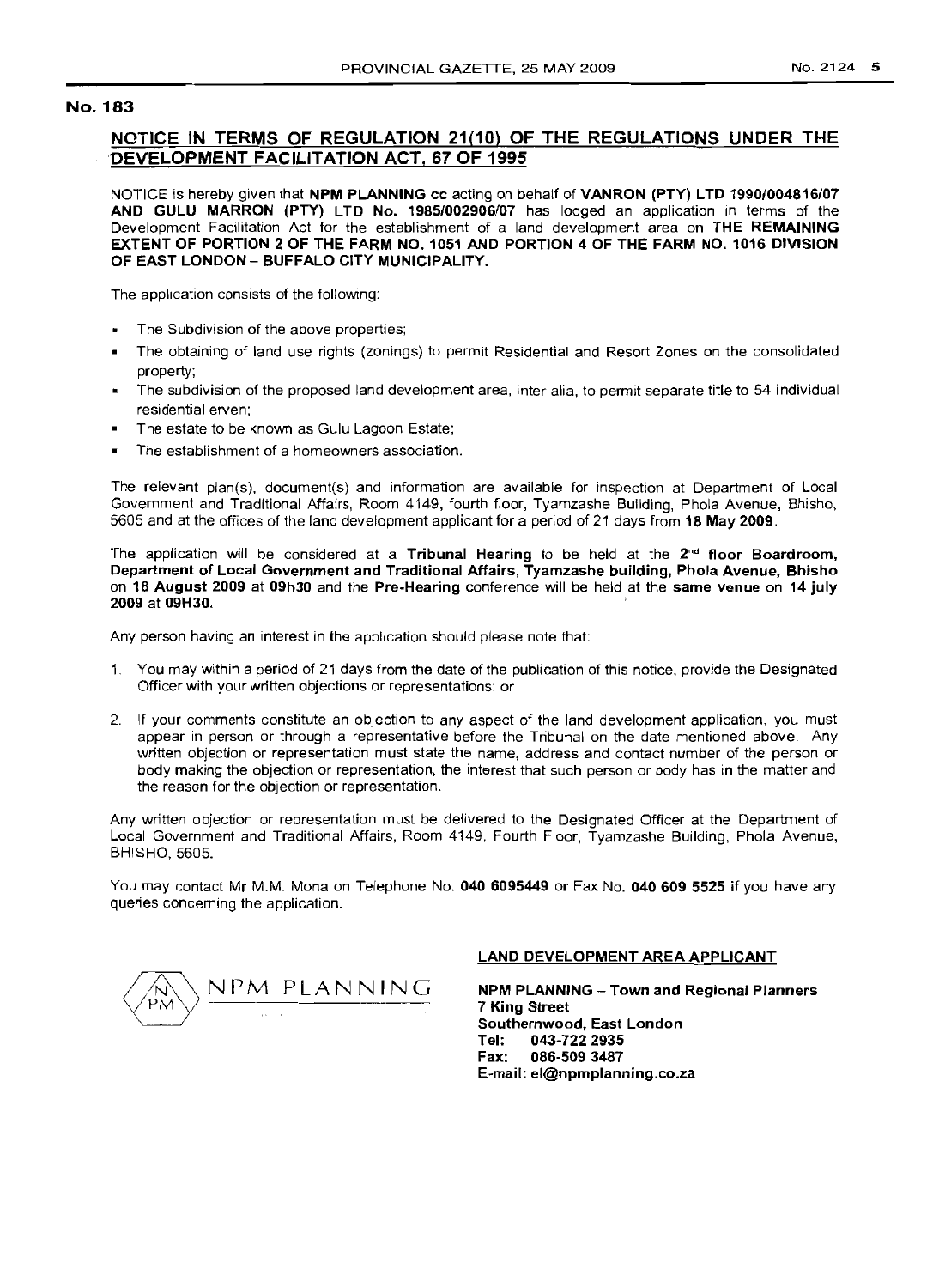## IS~ISO SESICELO SOPHUHLlSO MHLABA NGOKUBHEKISELELE KUMTHETHO "WAMSHUMI AMATHANDATHU (67) KUMTHETHO WONYAKA KA 1995

Isaziso siyanikezelwa ukuba inkampani yakwa NPM PLANNLNG cc emele i VANRON (PTY) LTD No. 1990/004816/07 GULU MARRON (PTY) LTD No. 1985/002906/07. bangenise isicelo sokuphuhlisa umhlaba ngoko Mmiselo womthetho woququzelelo lophuhliso-mhlaba wonyaka ka 1995 KWINTSALELA YESAHLULO SESIBINI SEFAMA ENGUNOMBOLO 1051 KWAKUNYE NESAHLLlLO SESINE SEFAMA ENGUNOMBOLO 1016, EMONTI, KWIPHONDO LASE MPUMAKOLONI, PHANTSI KOMASIPALA i BUFFALO CITY MUNICIPALITY.

Esi sicelo sime ngoluhlobo:

- Uhlulo lwezi fama zikhankantyiweyo apha ngesentla;
- Ukufumana amalungelo okusetyenziswa komhlaba ukuze kuvumeleke indawo yokuhlala, yokonwa kunye nokuchitha ii holide;
- Uhlulo Iwalo rrihlaba ocetyelwa ukuphuhliswa, kwezinye izinto, ukuvumela i Tayitile ezimeleyo kwiziza ezizimeleyo ezingamashumi amahlanu anesine ezilungiselelwe ukuhlala abantu;
- Lendawo icetyelwa ukuphuhliswa iza kubizwa nge Gulu Lagoon Estate;
- Ukusekwa kombutho wabanikazi bamakhaya wokubambisana.

liPlani eziqondileyo, Amaxwebhu kunye neeNkcukacha zikulungele ukuhlolwa kwaye ziyafumaneka kwisebe 10 Rhulumente wezamkhaya nemicimbi yamasiko nezithethe kwi gumbi 4149 kumgangatho wesine kwisakhiwo i Tyamzashe, Phola Avenyu e Bhisho, 5605 kwakunye nasezi ofisini zalowo ufake isicelo sokuphuhlisa umhlaba zinqaphelanqa iintsuku eziyi 21 ukususela ngomhla we 18 ku Canzibe 2009.

Esi sicelo siya kuqwalaselwa kwi Tribunal Hearing eyakube ibanjelwe kumgangatho wesibini,kwigumbi lokuchophela imicimbi, kwisebe 10 Rhulumente wezamakhaya nemicimbi yamasiko nezithethe, kwisakhiwo i Tyamzashe, Phola Avenyu, e Bhisho ngonhla we 18 kwi nyanga ka Agasti ku nyaka ka 2009 ngo 09h30 kuze kuthi ngomhla we 14 ku Julayi kunyaka ka 2009 ngo 09h30 kuphinde kwakule ndawo inye, kubanjwe inkomfa yamalungiselelo e Tribunal Hearing.

Nawuphi umntu onomdla kwesi sicelo makaqwalasele oku:

- 1. Unganikezela ngesichaso esibhaliweyo okanye isihlomelo kwigosa elinyuliweyo zingaphelanga intsuku eziyi 21.
- 2. Ukuba isichaso sakho sithe saveza umba ofuna ukuqwalaselwa malunga nesi sicelo sokuphuhliswa kwalomhlaba, kuyakufuneke uvele isiqu sakho okanye i Gqwetha lakho phambi kwe Tribunal ngalomhla uchaziweyo ngasentla.

Nayiphi inkcaso okanye isihlomelo esibhaliweyo masisiwe kwigosa elinyuliweyo kwisebe 10 Rhulumente wezasekhaya nemicimbi yamasiko nezithethe kwi gumbi 4149, kumgangatho wesine, kwisakhiwo i Tyamzashe, Phola Avenyu, e Bhisho, 5605.

Ungatsalela umxeba uMnu. M.M. Mona kule nombolo 040-6095449 okanye umfekisele kule nombolo 040- 609 5525 xa unimibuzo okanye ungaqondi malunga nesi sicelo.



## LAND DEVELOPMENT AREA APPLICANT

NPM PLANNING - Town and Regional Planners 7 King Street Southernwood, East London Ifoni: 043-722 2935 Ifekisi: 086-509 3487 I-imeyile: el@npmplanning.co.za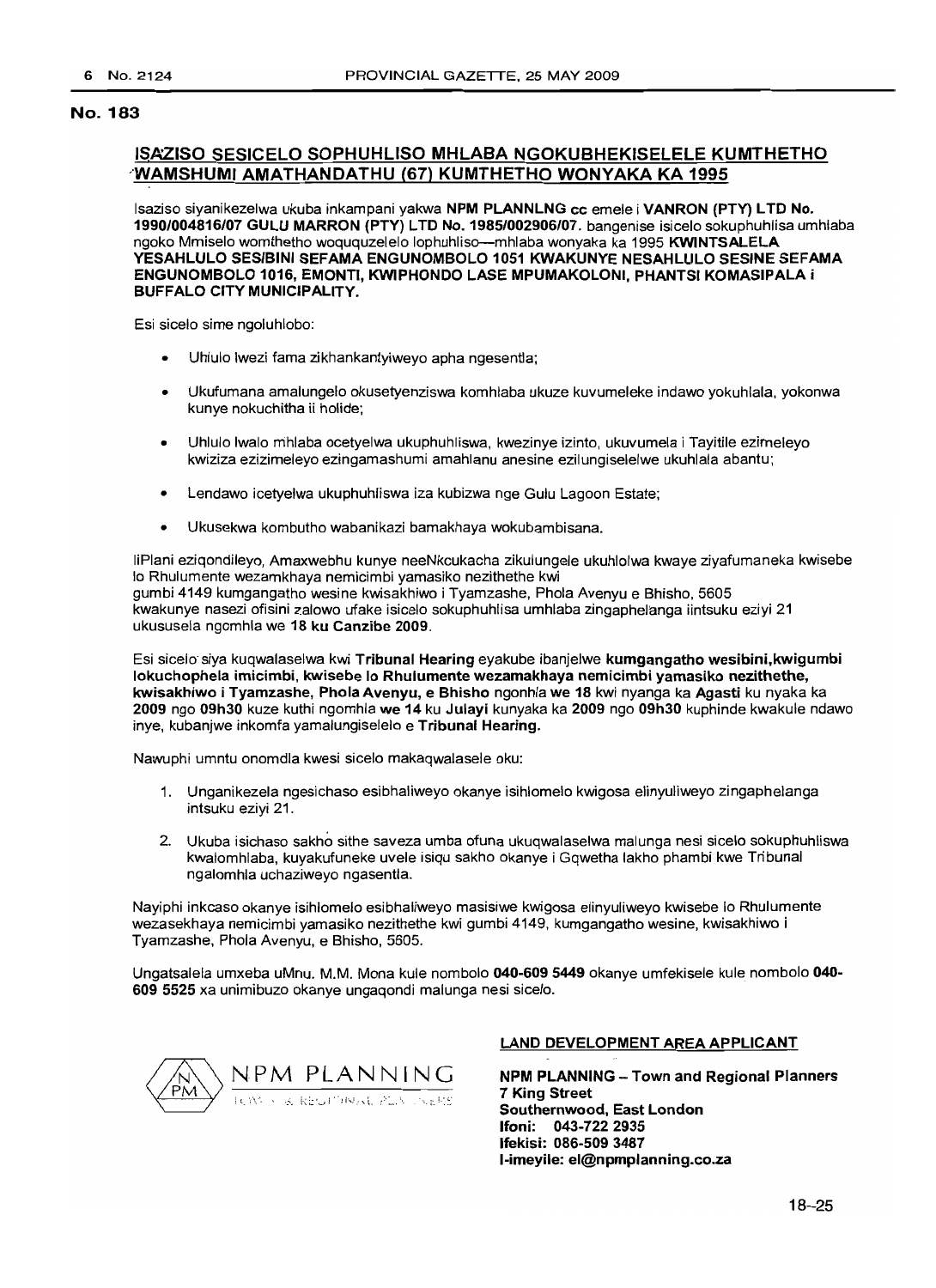## **DEPARTMENT OF HOUSING, LOCAL GOVERNMENT AND TRADITIONAL AFFAIRS**

#### **(EASTERN CAPE PROVINCE)**

#### **NELSON MANDELA BAY MUNICIPALITY**

REMOVAL OF RESTRICTIONS ACT, 1967

#### **ERF** 1523, **NEWTON PARK**

Under section 2 (1) of the Removal of Restrictions Act, 1967 (Act 84 of 1967), as amended, and on application by the owner of Erf 1523, Newton Park, conditions 2, 6, 7, 8 and 9 in Deed of Transfer No. T14757 of 1964 are hereby removed.

## No. 187

### **DEPARTMENT OF HOUSING, LOCAL GOVERNMENT AND TRADITIONAL AFFAIRS**

## **(EASTERN CAPE PROVINCE)**

## **NELSON MANDELA BAY MUNICIPALITY**

REMOVAL OF RESTRICTIONS ACT, 1967

#### **ERF** 220, **DESPATCH**

Under section 2 (1) of the Removal of Restrictions Act, 1967 (Act 84 of 1967), as amended, and on application by the owner of Erf 220, Despatch, conditions B3 (a) (b) (c) (d) and (e) in Deed of Transfer No. T89324 of 2003 are hereby removed.

## No. 188

## **DEPARTMENT OF HOUSING, LOCAL GOVERNMENT AND TRADITIONAL AFFAIRS**

#### **(EASTERN CAPE PROVINCE)**

#### **NELSON MANDELA BAY MUNICIPALITY**

REMOVAL OF RESTRICTIONS ACT, 1967

#### **ERF** 1498, **SUMMERSTRAND, PORT ELIZABETH**

Under section 2 (1) of the Removal of Restrictions Act, 1967 (Act 84 of 1967), as amended, and on application by the owner of Erf 1498, Summerstrand, Port Elizabeth, conditions D (b) (c) and (d) in Deed of Transfer No. T58608 of 2000 are hereby removed.

## No. 189

## **DEPARTMENT OF HOUSING, LOCAL GOVERNMENT AND TRADITIONAL AFFAIRS**

### **(EASTERN CAPE PROVINCE)**

## **NDLAMBE MUNICIPALITY**

REMOVAL OF RESTRICTIONS ACT, 1967

## **ERF** 1709, **PORT ALFRED**

Under section 2 (1) of the Removal of Restrictions Act, 1967 (Act 84 of 1967), as amended, and on application by the owner of Erf 1709, Port Alfred, conditions C7 in Deed of Transfer No. T70492 of 1994 are hereby removed.

## No. 190

## **DEPARTMENT OF HOUSING, LOCAL GOVERNMENT AND TRADITIONAL AFFAIRS**

#### **(EASTERN CAPE PROVINCE)**

## **KOUGA MUNICIPALITY**

REMOVAL OF RESTRICTIONS ACT, 1967

## **ERF** 291, **JEFFREY'S BAY**

Under section 2 (1) of the Removal of Restrictions Act, 1967 (Act 84 of 1967), as amended. and on application by the owner of Erf 291, Jeffrey's Bay, conditions D6 (a) (b) (c) and (d) in Deed of Transfer No. T88187 of 2007 are hereby removed.